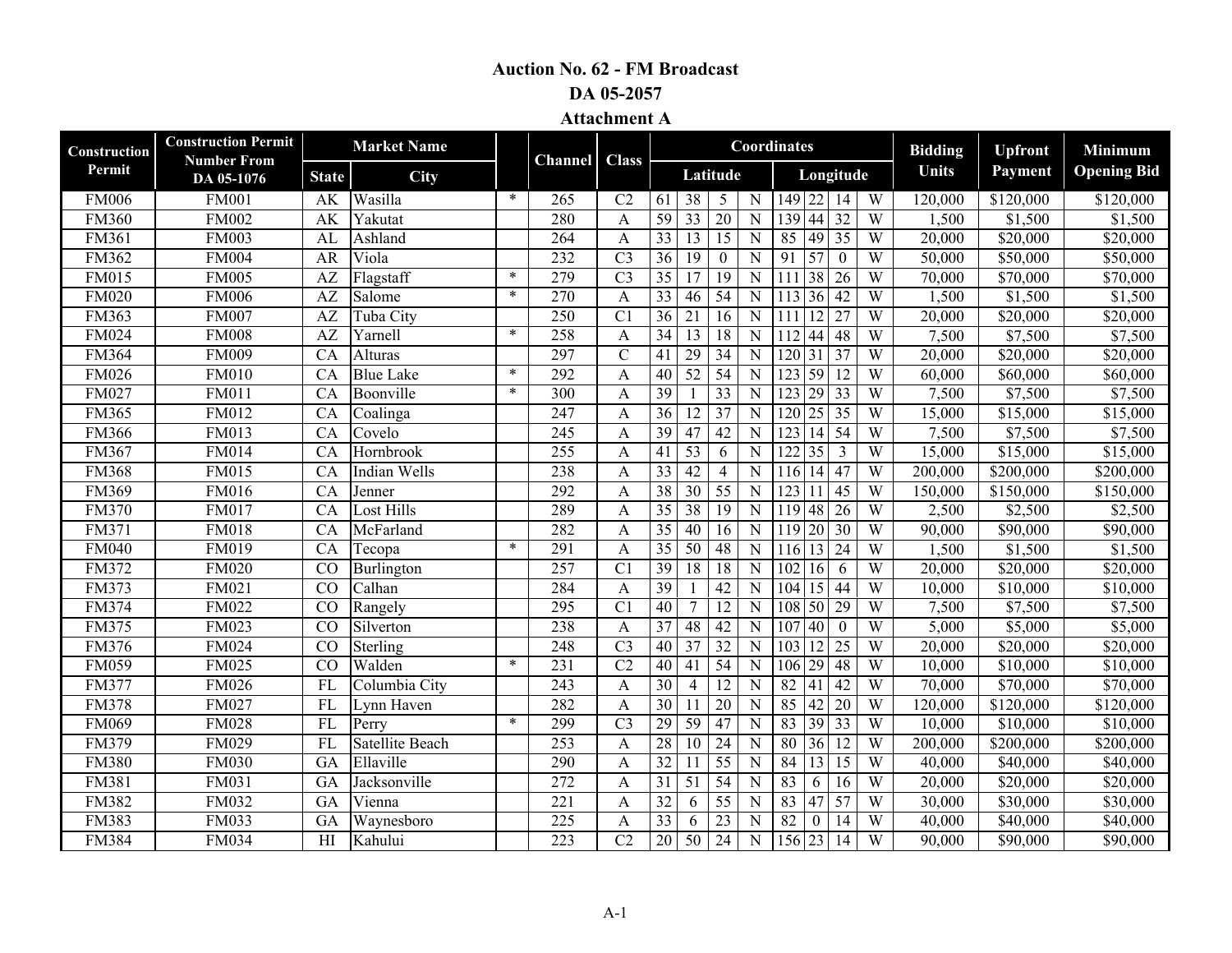| Construction | <b>Construction Permit</b><br><b>Number From</b> | <b>Market Name</b>      |                  |        | Channel          | <b>Class</b>     |                 |                 |                  |                       | Coordinates                               |                | <b>Bidding</b> | <b>Upfront</b>       | Minimum            |
|--------------|--------------------------------------------------|-------------------------|------------------|--------|------------------|------------------|-----------------|-----------------|------------------|-----------------------|-------------------------------------------|----------------|----------------|----------------------|--------------------|
| Permit       | DA 05-1076                                       | <b>State</b>            | <b>City</b>      |        |                  |                  |                 |                 | Latitude         |                       | Longitude                                 |                | <b>Units</b>   | Payment              | <b>Opening Bid</b> |
| <b>FM079</b> | <b>FM035</b>                                     | HI                      | Kihei            | $\ast$ | 298              | C <sub>2</sub>   | 20              | 47              | $\mathbf{0}$     | $\overline{\text{N}}$ | 156 27<br>48                              | W              | 90,000         | \$90,000             | \$90,000           |
| <b>FM081</b> | <b>FM036</b>                                     | H1                      | Nanakuli         | $\ast$ | 295              | $\mathbf{A}$     | $\overline{21}$ | 23              | 30               | N                     | 30<br>158<br>$\overline{8}$               | W              | 150,000        | \$150,000            | \$150,000          |
| <b>FM385</b> | <b>FM037</b>                                     | <b>IA</b>               | Dunkerton        |        | 280              | A                | 42              | 38              | $\overline{59}$  | N                     | 92<br>10<br>$\overline{32}$               | $\overline{W}$ | 120,000        | \$120,000            | \$120,000          |
| <b>FM386</b> | <b>FM038</b>                                     | ID                      | Hailey           |        | 294              | $\overline{C}$   | 43              | 22              | $\overline{3}$   | $\overline{\rm N}$    | 12 <br>30<br>114                          | W              | 120,000        | \$120,000            | \$120,000          |
| <b>FM387</b> | <b>FM039</b>                                     | $\mathbf{L}$            | Erie             |        | 288              | $\mathbf{A}$     | 41              | $\overline{39}$ | $\overline{22}$  | ${\bf N}$             | 90<br>23<br>$\overline{4}$                | $\overline{W}$ | 70,000         | \$70,000             | \$70,000           |
| <b>FM388</b> | <b>FM040</b>                                     | $\overline{\mathbb{L}}$ | Gilman           |        | 277              | $\mathbf{A}$     | 40              | 40              | 59               | $\overline{N}$        | 88<br>53                                  | W              | 30,000         | \$30,000             | \$30,000           |
| <b>FM389</b> | <b>FM041</b>                                     | $\overline{\mathbb{N}}$ | Culver           |        | 252              | A                | 41              | 13              | $\overline{4}$   | $\overline{N}$        | $\overline{25}$<br>21<br>86               | W              | 70,000         | \$70,000             | \$70,000           |
| <b>FM390</b> | FM042                                            | <b>KS</b>               | Olpe             |        | $\overline{276}$ | $\mathbf{A}$     | $\overline{38}$ | 12              | 39               | $\mathbf N$           | $10\overline{50}$<br>96                   | $\overline{W}$ | 30,000         | \$30,000             | \$30,000           |
| FM391        | <b>FM043</b>                                     | $\overline{\text{KS}}$  | Pleasanton       |        | 229              | $\overline{C}3$  | 38              | $\overline{13}$ | 49               | $\mathbf N$           | 57<br>94<br>$\overline{14}$               | W              | 30,000         | \$30,000             | \$30,000           |
| <b>FM392</b> | <b>FM044</b>                                     | <b>KY</b>               | Westwood         |        | 259              | $\mathbf{A}$     | 38              | $\overline{26}$ | 20               | $\overline{N}$        | 82<br>47<br>52                            | W              | 150,000        | \$150,000            | \$150,000          |
| <b>FM393</b> | <b>FM045</b>                                     | LA                      | Hodge            |        | 231              | C2               | 32              | 8               | 20               | $\overline{N}$        | 59<br>92<br>$\overline{4}$                | W              | 90,000         | \$90,000             | \$90,000           |
| <b>FM394</b> | <b>FM046</b>                                     | MD                      | Midland          |        | 258              | $\mathbf{A}$     | 39              | $\overline{40}$ | 19               | $\overline{N}$        | 78<br>57<br>25                            | W              | 70,000         | $\overline{$}70,000$ | \$70,000           |
| <b>FM395</b> | <b>FM047</b>                                     | <b>ME</b>               | Machias          |        | 266              | $\overline{B}$   | 44              | 45              | 22               | $\mathbf N$           | 36 50<br>67                               | W              | 30,000         | \$30,000             | \$30,000           |
| <b>FM396</b> | <b>FM048</b>                                     | MI                      | Cheboygan        |        | 249              | $\overline{C}3$  | 45              | 34              | $\overline{45}$  | ${\bf N}$             | 15<br>5<br>84                             | $\overline{W}$ | 30,000         | \$30,000             | \$30,000           |
| <b>FM397</b> | <b>FM049</b>                                     | <b>MN</b>               | Belview          |        | 290              | $\mathbf{A}$     | 44              | 42              | $\,8\,$          | $\overline{N}$        | $\overline{95}$<br>14<br>$\overline{46}$  | W              | 20,000         | \$20,000             | \$20,000           |
| <b>FM398</b> | <b>FM050</b>                                     | <b>MN</b>               | <b>Blackduck</b> |        | 221              | A                | 47              | 43              | 48               | N                     | 94<br>32<br>54                            | W              | 7,500          | \$7,500              | \$7,500            |
| <b>FM399</b> | <b>FM051</b>                                     | MN                      | Blackduck        |        | 283              | A                | 47              | $\overline{43}$ | 48               | ${\bf N}$             | 32<br>54<br>94                            | W              | 7,500          | \$7,500              | \$7,500            |
| <b>FM400</b> | <b>FM052</b>                                     | MN                      | Kelliher         |        | 273              | A                | 47              | 56              | 30               | ${\bf N}$             | 94<br>26<br>$\overline{53}$               | W              | 2,500          | \$2,500              | \$2,500            |
| <b>FM401</b> | <b>FM053</b>                                     | <b>MN</b>               | Roseau           |        | 278              | $\overline{C2}$  | 48              | 50              | 46               | $\mathbf N$           | 45<br>95<br>45                            | W              | 15,000         | \$15,000             | \$15,000           |
| <b>FM402</b> | <b>FM054</b>                                     | $\overline{MO}$         | Cuba             |        | 271              | $\boldsymbol{A}$ | 38              | $\mathfrak{Z}$  | $\overline{54}$  | $\mathbf N$           | $\overline{91}$<br>24<br>$\overline{12}$  | W              | 40,000         | \$40,000             | \$40,000           |
| <b>FM403</b> | <b>FM055</b>                                     | $\overline{MO}$         | Eldon            |        | 270              | $\mathbf{A}$     | 38              | 16              | 49               | ${\bf N}$             | 92<br>35<br>$\overline{7}$                | W              | 120,000        | \$120,000            | \$120,000          |
| <b>FM404</b> | <b>FM056</b>                                     | <b>MO</b>               | Ravenwood        |        | 291              | A                | 40              | 21              | 9                | $\mathbf N$           | 94<br>40<br>16                            | W              | 20,000         | \$20,000             | \$20,000           |
| <b>FM405</b> | <b>FM057</b>                                     | <b>MO</b>               | Wheatland        |        | $\overline{226}$ | $\mathbf{A}$     | $\overline{37}$ | $\overline{55}$ | $\boldsymbol{0}$ | ${\bf N}$             | 93<br>14<br>$\overline{30}$               | W              | 15,000         | \$15,000             | \$15,000           |
| <b>FM161</b> | <b>FM058</b>                                     | <b>MS</b>               | New Albany       | $\ast$ | 268              | A                | 34              | $\overline{31}$ | 14               | ${\bf N}$             | 89<br>3<br>$\overline{3}$                 | W              | 30,000         | \$30,000             | \$30,000           |
| FM162        | <b>FM059</b>                                     | <b>MS</b>               | New Augusta      | $\ast$ | 269              | $\mathbf{A}$     | 31              | 13              | 41               | ${\bf N}$             | 89<br>47<br>6                             | W              | 70,000         | \$70,000             | \$70,000           |
| FM164        | <b>FM060</b>                                     | <b>MS</b>               | Saltillo         | $\ast$ | $\overline{275}$ | $\overline{C}3$  | $\overline{34}$ | 23              | 56               | ${\bf N}$             | 88<br>$\overline{34}$<br>6                | $\overline{W}$ | 120,000        | \$120,000            | \$120,000          |
| <b>FM406</b> | <b>FM061</b>                                     | MT                      | Boulder          |        | 299              | A                | 46              | $\overline{14}$ | 18               | $\overline{N}$        | 112<br>7<br>6                             | W              | 30,000         | \$30,000             | \$30,000           |
| <b>FM407</b> | <b>FM062</b>                                     | MT                      | <b>Browning</b>  |        | 234              | C <sub>2</sub>   | 48              | 35              | $\overline{3}$   | $\overline{N}$        | 112 59<br>42                              | W              | 10,000         | \$10,000             | \$10,000           |
| <b>FM408</b> | FM063                                            | MT                      | Columbia Falls   |        | 276              | $\overline{C}3$  | 48              | $\overline{22}$ | $\overline{30}$  | $\mathbf N$           | 10 <sup>1</sup><br>$\overline{54}$<br>114 | $\overline{W}$ | 50,000         | \$50,000             | \$50,000           |
| <b>FM409</b> | <b>FM064</b>                                     | MT                      | Darby            |        | 300              | A                | 46              |                 | $\overline{18}$  | $\mathbf N$           | 42<br>114 10                              | $\overline{W}$ | 20,000         | \$20,000             | \$20,000           |
| <b>FM410</b> | <b>FM065</b>                                     | MT                      | Drummond         |        | 268              | $\overline{C}$   | 46              | 16              | 47               | ${\bf N}$             | 113 31<br>5                               | W              | 150,000        | \$150,000            | \$150,000          |
| FM411        | <b>FM066</b>                                     | MT                      | Ennis            |        | 254              | C <sub>2</sub>   | 45              | $\overline{21}$ | 12               | $\overline{N}$        | 44<br>6<br>111                            | W              | 10,000         | \$10,000             | \$10,000           |
| <b>FM179</b> | <b>FM067</b>                                     | MT                      | Outlook          | $\ast$ | 289              | $\overline{C}$   | 48              | $\overline{53}$ | 18               | $\overline{N}$        | 42<br>104 46                              | W              | 10,000         | \$10,000             | \$10,000           |
| FM412        | <b>FM068</b>                                     | $\overline{\text{MT}}$  | Pablo            |        | 259              | $\overline{C2}$  | 47              | $\overline{36}$ |                  | N                     | $\overline{114}$<br>7<br>5                | $\overline{W}$ | 50,000         | \$50,000             | \$50,000           |
| FM413        | <b>FM069</b>                                     | MT                      | Victor           |        | 250              | $\overline{C}3$  | 46              | $\overline{25}$ | 6                | ${\bf N}$             | 8<br>$\overline{54}$<br>114               | W              | 40,000         | $\overline{$40,000}$ | \$40,000           |
| <b>FM185</b> | <b>FM070</b>                                     | MT                      | Whitehall        | $\ast$ | 274              | $\mathbf{A}$     | 45              | 56              | $\overline{11}$  | $\overline{N}$        | $112$ 13 51                               | W              | 20,000         | \$20,000             | \$20,000           |
| FM414        | FM071                                            | N <sub>C</sub>          | Ocracoke         |        | 224              | C <sub>1</sub>   | $\overline{34}$ | 51              | 32               | N                     | 76<br>25<br>$\boldsymbol{0}$              | $\overline{W}$ | 150,000        | \$150,000            | \$150,000          |
| FM415        | <b>FM072</b>                                     | ND                      | Beulah           |        | 250              | $\mathbf{A}$     | 47              | $\overline{15}$ | 48               | ${\bf N}$             | 54<br>101   46                            | W              | 7,500          | \$7,500              | \$7,500            |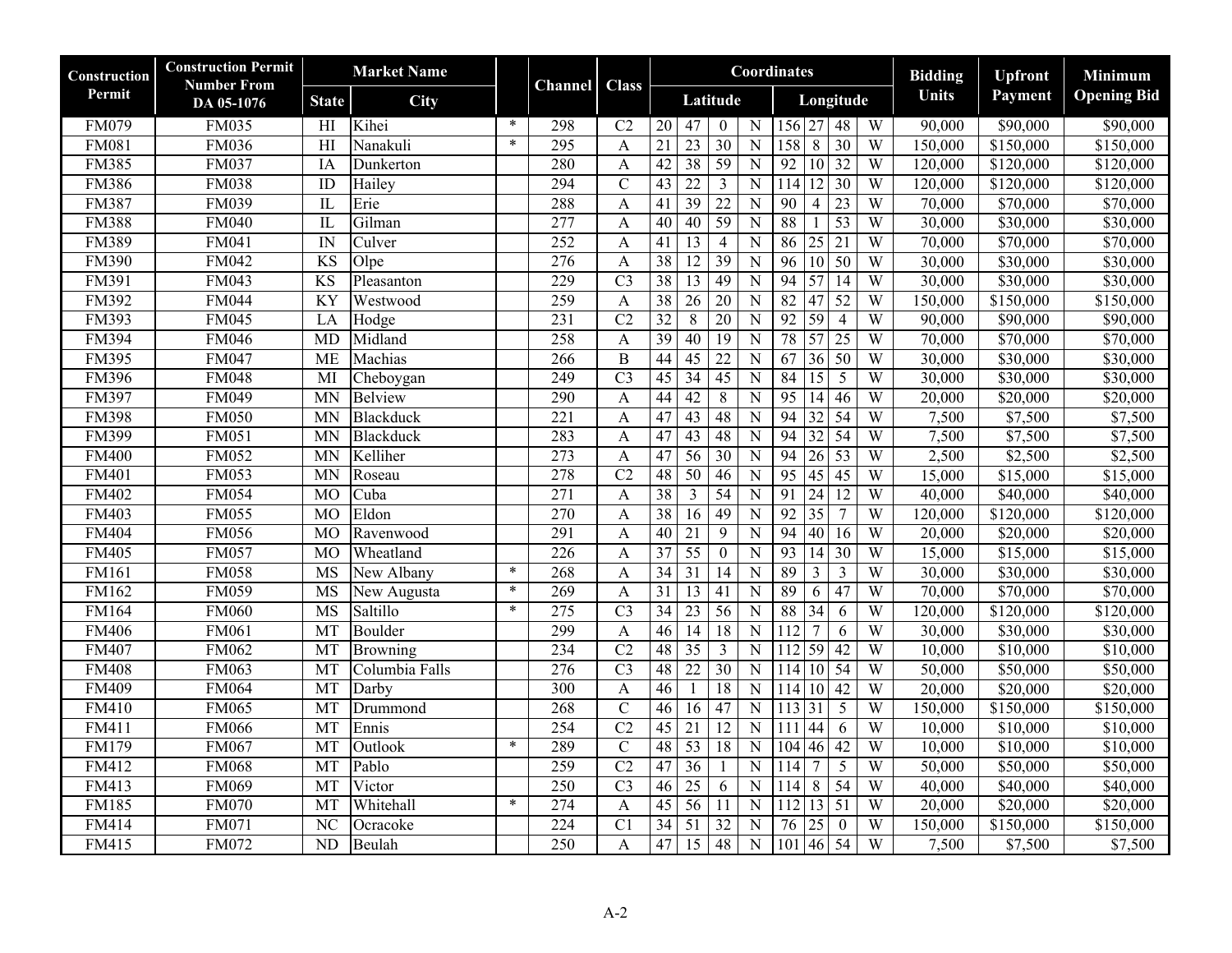| Construction | <b>Construction Permit</b>       | <b>Market Name</b>     |                      |        |                | <b>Class</b>     |                                                                         | Coordinates                                                | <b>Bidding</b> | <b>Upfront</b>       | Minimum              |
|--------------|----------------------------------|------------------------|----------------------|--------|----------------|------------------|-------------------------------------------------------------------------|------------------------------------------------------------|----------------|----------------------|----------------------|
| Permit       | <b>Number From</b><br>DA 05-1076 | <b>State</b>           | <b>City</b>          |        | <b>Channel</b> |                  | Latitude                                                                | Longitude                                                  | <b>Units</b>   | Payment              | <b>Opening Bid</b>   |
| <b>FM194</b> | <b>FM073</b>                     | <b>ND</b>              | Cannon Ball          | $\ast$ | 298            | $\mathbf C$      | 48<br>N<br>46<br>24                                                     | 100 38<br>$\overline{12}$<br>W                             | 70,000         | \$70,000             | \$70,000             |
| <b>FM416</b> | <b>FM074</b>                     | ND                     | Enderlin             |        | 233            | C1               | N<br>46<br>25<br>$\mathbf{0}$                                           | $\overline{15}$<br>W<br>97<br>$\overline{0}$               | 150,000        | \$150,000            | \$150,000            |
| <b>FM195</b> | <b>FM075</b>                     | $\overline{ND}$        | Flasher              | $\ast$ | 290            | $\mathcal{C}$    | 46<br>$\overline{27}$<br>$\overline{12}$<br>$\mathbf N$                 | $\overline{101}$<br>$\overline{14}$<br>$\overline{W}$<br>6 | 70,000         | \$70,000             | \$70,000             |
| <b>FM196</b> | <b>FM076</b>                     | ND                     | Gackle               | $\ast$ | 256            | $\overline{C}$   | 37<br>30<br>$\overline{N}$<br>$\overline{46}$                           | 99<br>$\overline{8}$<br>30<br>W                            | 30,000         | \$30,000             | \$30,000             |
| FM417        | <b>FM077</b>                     | N <sub>D</sub>         | Hettinger            |        | 228            | $\overline{C}$   | 46<br>46<br>$\mathbf N$<br>11                                           | $\overline{19}$<br>$\overline{W}$<br>102<br>24             | 10,000         | $\overline{$}10,000$ | $\overline{$10,000}$ |
| <b>FM198</b> | <b>FM078</b>                     | $\overline{ND}$        | Medina               | $\ast$ | 222            | $\overline{C}$   | 46<br>53<br>36<br>$\overline{N}$                                        | 99<br>$\overline{17}$<br>54<br>W                           | 30,000         | \$30,000             | \$30,000             |
| <b>FM418</b> | <b>FM079</b>                     | ND                     | Rugby                |        | 237            | A                | 48<br>$\overline{N}$<br>$\overline{22}$<br>$\overline{8}$               | 99<br>59<br>W<br>45                                        | 2,500          | \$2,500              | \$2,500              |
| FM419        | <b>FM080</b>                     | N <sub>D</sub>         | Wishek               |        | 262            | C <sub>1</sub>   | 46<br>15<br>30<br>$\mathbf N$                                           | $\overline{33}$<br>99<br>24<br>W                           | 15,000         | \$15,000             | \$15,000             |
| <b>FM420</b> | <b>FM081</b>                     | NE                     | McCook               |        | 271            | $\overline{C}$   | 40<br>$\overline{12}$<br>$\boldsymbol{0}$<br>N                          | $\vert 51 \vert$<br>25<br>W<br>100                         | 20,000         | \$20,000             | \$20,000             |
| FM421        | <b>FM082</b>                     | NE                     | McCook               |        | 280            | C <sub>2</sub>   | 40<br>12<br>18<br>$\overline{N}$                                        | 100 37<br>36<br>W                                          | 20,000         | \$20,000             | \$20,000             |
| FM215        | <b>FM083</b>                     | <b>NH</b>              | Groveton             | $\ast$ | 229            | $\mathbf{A}$     | 55<br>$\overline{N}$<br>44<br>$\overline{33}$                           | $\overline{37}$<br>48<br>W<br>$\overline{71}$              | 20,000         | \$20,000             | \$20,000             |
| FM422        | <b>FM084</b>                     | $\overline{\text{NH}}$ | Stratford            |        | 254            | $\mathbf{A}$     | 43<br>54<br>$\overline{N}$<br>$\overline{44}$                           | 34<br>W<br>$\overline{71}$<br>$\overline{10}$              | 20,000         | $\overline{$}20,000$ | \$20,000             |
| FM217        | <b>FM085</b>                     | <b>NH</b>              | Whitefield           | $\ast$ | 256            | $\boldsymbol{A}$ | 44<br>27<br>$\mathbf N$<br>17                                           | 71<br>31<br>36<br>W                                        | 20,000         | $\overline{$20,000}$ | \$20,000             |
| FM423        | <b>FM086</b>                     | <b>NM</b>              | Des Moines           |        | 287            | $\mathcal{C}$    | $\overline{36}$<br>$\overline{45}$<br>48<br>${\bf N}$                   | 50<br>W<br>$\overline{103}$<br>$\overline{12}$             | 30,000         | \$30,000             | \$30,000             |
| FM424        | <b>FM087</b>                     | <b>NM</b>              | $\overline{G}$ allup |        | 268            | $\overline{C}$   | $\overline{35}$<br>$\overline{36}$<br>$\overline{18}$<br>$\mathbf N$    | W<br>108<br>41<br>11                                       | 90,000         | \$90,000             | \$90,000             |
| FM425        | <b>FM088</b>                     | <b>NM</b>              | Las Vegas            |        | 224            | $\mathbf{A}$     | 35<br>36<br>$\boldsymbol{0}$<br>N                                       | 105<br>13<br>W<br>$\mathbf{0}$                             | 20,000         | \$20,000             | \$20,000             |
| <b>FM426</b> | <b>FM089</b>                     | $\overline{\text{NM}}$ | Shiprock             |        | 299            | C1               | $\overline{36}$<br>46<br>$\overline{12}$<br>$\mathbf N$                 | 42<br>49<br>W<br>108                                       | 120,000        | \$120,000            | \$120,000            |
| FM427        | <b>FM090</b>                     | $\overline{\text{NV}}$ | Beatty               |        | 261            | $\overline{C}$   | 36<br>59<br>39<br>${\bf N}$                                             | 48 52<br>W<br>116                                          | 1,500          | \$1,500              | \$1,500              |
| <b>FM428</b> | FM091                            | <b>NV</b>              | Fallon               |        | 281            | $\mathcal{C}$    | 28<br>39<br>30<br>$\mathbf N$                                           | 40<br>43<br>W<br>118                                       | 120,000        | \$120,000            | \$120,000            |
| FM235        | <b>FM092</b>                     | $\overline{\text{NV}}$ | Wells                | $\ast$ | 280            | C1               | $\overline{41}$<br>$\overline{42}$<br>$\overline{N}$<br>6               | 57<br>W<br>48<br>114                                       | 1,500          | \$1,500              | \$1,500              |
| <b>FM429</b> | <b>FM093</b>                     | $\overline{NY}$        | Canaseraga           |        | 246            | $\mathbf{A}$     | $\overline{42}$<br>$\overline{21}$<br>$\overline{41}$<br>${\bf N}$      | 45<br>W<br>77<br>9                                         | 50,000         | \$50,000             | \$50,000             |
| <b>FM430</b> | <b>FM094</b>                     | NY                     | <b>Little Valley</b> |        | 290            | A                | 42<br>$\overline{15}$<br>8<br>$\mathbf N$                               | 78<br>48<br>20<br>W                                        | 50,000         | \$50,000             | \$50,000             |
| FM431        | <b>FM095</b>                     | <b>NY</b>              | Livingston Manor     |        | 296            | $\mathbf{A}$     | $\overline{41}$<br>$\overline{56}$<br>$\overline{52}$<br>$\overline{N}$ | $\overline{74}$<br>48<br>W<br>13                           | 50,000         | $\overline{$}50,000$ | \$50,000             |
| FM432        | <b>FM096</b>                     | $\overline{NY}$        | Minerva              |        | 264            | A                | $\overline{43}$<br>48<br>$\overline{33}$<br>${\bf N}$                   | 74<br>W<br>$\overline{0}$<br>$\overline{41}$               | 7,500          | \$7,500              | \$7,500              |
| FM241        | <b>FM097</b>                     | <b>NY</b>              | Narrowsburg          | $\ast$ | 275            | $\mathbf{A}$     | 38<br>$\mathbf N$<br>41<br>$\mathbf{0}$                                 | 59<br>74<br>W<br>46                                        | 40,000         | \$40,000             | \$40,000             |
| FM433        | <b>FM098</b>                     | NY                     | Old Forge            |        | 231            | $\boldsymbol{A}$ | 42<br>43<br>42<br>${\bf N}$                                             | $\overline{74}$<br>58<br>$\overline{W}$<br>24              | 2,500          | \$2,500              | \$2,500              |
| FM434        | <b>FM099</b>                     | <b>NY</b>              | Saranac Lake         |        | 227            | A                | 19<br>48<br>44<br>$\overline{N}$                                        | 74<br>$\sqrt{8}$<br>W<br>$\mathbf{0}$                      | 20,000         | \$20,000             | \$20,000             |
| FM435        | <b>FM100</b>                     | <b>NY</b>              | Wellsville           |        | 228            | A                | 42<br>25<br>$\overline{N}$<br>$\tau$                                    | $\overline{55}$<br>77<br>29<br>W                           | 50,000         | \$50,000             | \$50,000             |
| <b>FM246</b> | <b>FM101</b>                     | $\overline{NY}$        | Windsor              | $\ast$ | 294            | $\mathbf{A}$     | $\overline{42}$<br>3<br>$\overline{4}$<br>N                             | $\overline{75}$<br>30 <sup>°</sup><br>18<br>$\overline{W}$ | 50,000         | \$50,000             | \$50,000             |
| <b>FM436</b> | <b>FM102</b>                     | OK                     | Alva                 |        | 296            | $\overline{C}3$  | 48<br>${\bf N}$<br>36<br>6                                              | 98<br>$\overline{40}$<br>$\overline{W}$<br>$\theta$        | 10,000         | \$10,000             | \$10,000             |
| FM437        | $\overline{\text{FM}}103$        | OK                     | Antlers              |        | 222            | C <sub>2</sub>   | $\overline{34}$<br>45<br>$\overline{N}$<br>12                           | 42<br>W<br>$\overline{95}$<br>13                           | 40,000         | \$40,000             | \$40,000             |
| <b>FM438</b> | <b>FM104</b>                     | $\overline{\text{OK}}$ | Granite              |        | 282            | C <sub>3</sub>   | 34<br>57<br>38<br>$\overline{N}$                                        | 99<br>$\overline{22}$<br>W<br>$\boldsymbol{0}$             | 40,000         | \$40,000             | \$40,000             |
| FM439        | <b>FM105</b>                     | OK                     | Mooreland            |        | 283            | $\overline{C}$   | $\overline{N}$<br>$\overline{36}$<br>$\overline{26}$<br>$\overline{18}$ | 12 <br>99<br>W<br>$\overline{18}$                          | 40,000         | \$40,000             | \$40,000             |
| <b>FM440</b> | <b>FM106</b>                     | $\overline{OR}$        | <b>Butte Falls</b>   |        | 225            | $\mathbf{A}$     | $\overline{42}$<br>$\overline{33}$<br>$\overline{33}$<br>N              | 122<br>36<br>$\overline{13}$<br>$\overline{W}$             | 15,000         | \$15,000             | \$15,000             |
| FM441        | <b>FM107</b>                     | <b>OR</b>              | Pilot Rock           |        | 221            | $\overline{C}3$  | $\overline{45}$<br>$\overline{30}$<br>${\bf N}$<br>$\mathbf{0}$         | 119<br>$\boldsymbol{0}$<br>W<br>56                         | 50,000         | $\overline{$}50,000$ | \$50,000             |
| <b>FM442</b> | <b>FM108</b>                     | $\overline{OR}$        | Sunriver             |        | 224            | $\overline{C2}$  | 43<br>52<br>$\overline{N}$<br>$\boldsymbol{0}$                          | W<br>121 30<br>$\mathbf{0}$                                | 50,000         | \$50,000             | \$50,000             |
| FM443        | <b>FM109</b>                     | <b>OR</b>              | Vale                 |        | 288            | $\mathcal{C}$    | 44<br>$\boldsymbol{0}$<br>6<br>N                                        | W<br>21<br>32<br>117                                       | 200,000        | \$200,000            | \$200,000            |
| <b>FM444</b> | <b>FM110</b>                     | PA                     | Farmington Township  |        | 291            | A                | 54<br>$\overline{41}$<br>$\overline{30}$<br>${\bf N}$                   | 13<br>W<br>79<br> 18                                       | 15,000         | \$15,000             | \$15,000             |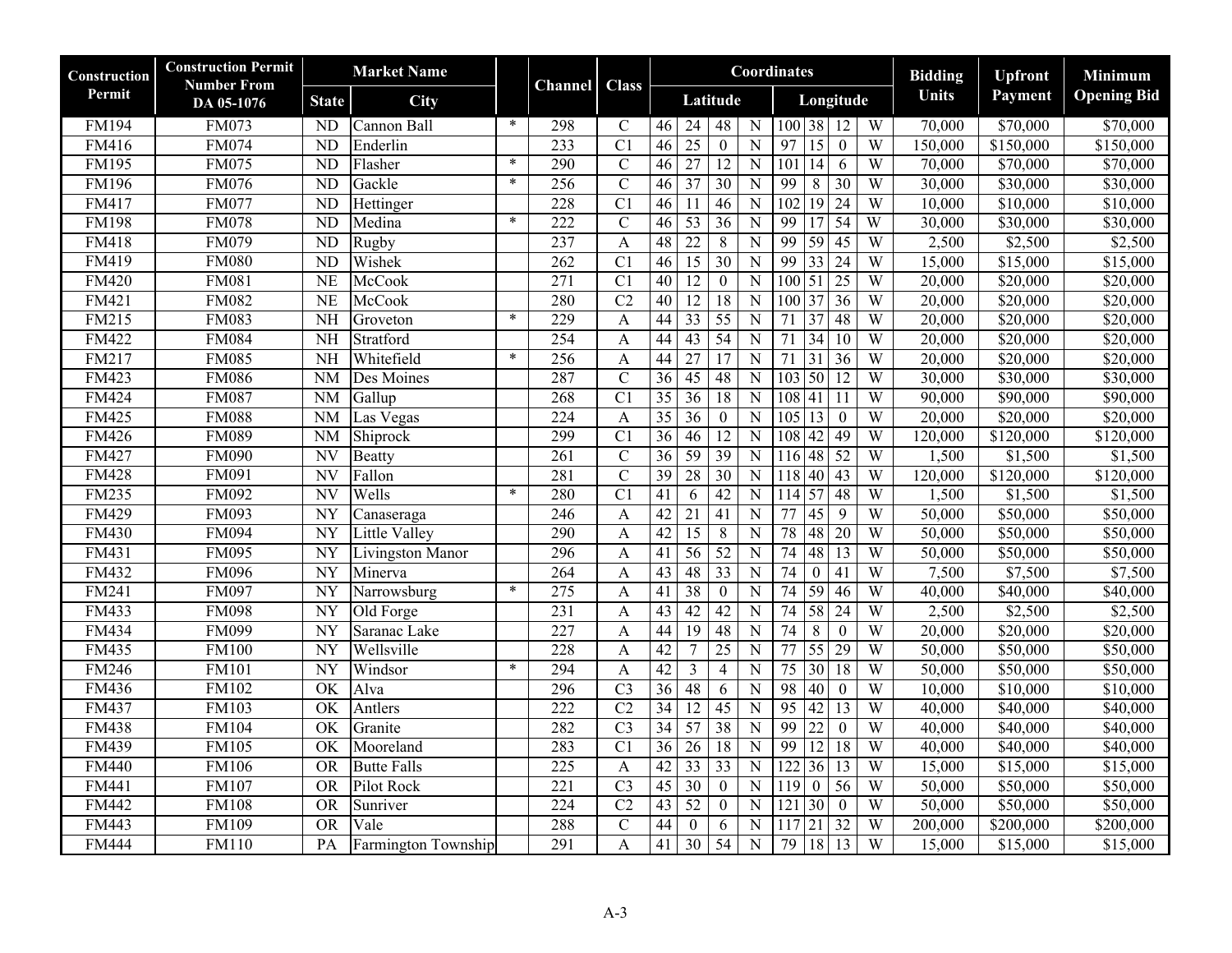| <b>Construction</b> | <b>Construction Permit</b><br><b>Number From</b> | <b>Market Name</b>     |                   |        | Channel          | <b>Class</b>    |                                                        |                                   | Coordinates                                             | <b>Bidding</b> | <b>Upfront</b>       | Minimum            |
|---------------------|--------------------------------------------------|------------------------|-------------------|--------|------------------|-----------------|--------------------------------------------------------|-----------------------------------|---------------------------------------------------------|----------------|----------------------|--------------------|
| Permit              | DA 05-1076                                       | <b>State</b>           | <b>City</b>       |        |                  |                 | Latitude                                               |                                   | Longitude                                               | <b>Units</b>   | Payment              | <b>Opening Bid</b> |
| FM445               | <b>FM111</b>                                     | PA                     | Meyersdale        |        | 253              | A               | $\overline{39}$<br>48<br>$\overline{42}$               | $\mathbf N$                       | 79<br>W<br>36                                           | 90,000         | \$90,000             | \$90,000           |
| <b>FM446</b>        | <b>FM112</b>                                     | PA                     | Strattanville     |        | 267              | A               | 41<br>18<br>36                                         | $\overline{N}$                    | 79<br>$\overline{13}$<br>W<br>5                         | 40,000         | \$40,000             | \$40,000           |
| <b>FM447</b>        | <b>FM113</b>                                     | $\overline{SC}$        | Due West          |        | 237              | $\mathbf{A}$    | $\overline{34}$<br>17                                  | $\overline{13}$<br>$\overline{N}$ | W<br>82<br>24<br>23                                     | 90,000         | \$90,000             | \$90,000           |
| <b>FM448</b>        | <b>FM114</b>                                     | SD                     | <b>Brandon</b>    |        | 261              | $\mathbf{A}$    | 43<br>$\overline{36}$<br>$\overline{2}$                | $\mathbf N$                       | W<br>$\overline{96}$<br>31<br>$\overline{15}$           | 150,000        | \$150,000            | \$150,000          |
| <b>FM449</b>        | <b>FM115</b>                                     | SD                     | <b>Burke</b>      |        | 264              | A               | $\overline{43}$<br>11<br>6                             | $\mathbf N$                       | $\overline{15}$<br>W<br>99<br>$\overline{2}$            | 2,500          | \$2,500              | \$2,500            |
| <b>FM450</b>        | <b>FM116</b>                                     | <b>TN</b>              | Tiptonville       |        | 247              | A               | $\overline{36}$<br>$\overline{22}$<br>42               | ${\bf N}$                         | 89<br>28<br>W<br>$\overline{30}$                        | 30,000         | \$30,000             | \$30,000           |
| <b>FM277</b>        | <b>FM117</b>                                     | <b>TX</b>              | Breckenridge      | $\ast$ | 261              | $\mathbf{A}$    | 32<br>44<br>34                                         | $\overline{N}$                    | $54$ 32<br>98<br>W                                      | 5,000          | \$5,000              | \$5,000            |
| FM451               | <b>FM118</b>                                     | <b>TX</b>              | Centerville       |        | 278              | A               | $\overline{31}$<br>$\overline{55}$<br>18               | $\mathbf N$                       | $\overline{2}$<br>8<br>$\overline{W}$<br>96             | 10,000         | \$10,000             | \$10,000           |
| FM452               | <b>FM119</b>                                     | <b>TX</b>              | Charlotte         |        | 272              | A               | 28<br>46<br>$\boldsymbol{0}$                           | $\mathbf N$                       | 42<br>W<br>98<br>$\mathbf{0}$                           | 7,500          | \$7,500              | \$7,500            |
| <b>FM453</b>        | <b>FM120</b>                                     | <b>TX</b>              | Giddings          |        | 240              | $\mathbf{A}$    | 30<br>33<br>$\overline{15}$                            | $\mathbf N$                       | 97<br>33<br>W                                           | 30,000         | \$30,000             | \$30,000           |
| <b>FM454</b>        | <b>FM121</b>                                     | <b>TX</b>              | Hunt              |        | 260              | A               | 30<br>$\tau$                                           | 18<br>$\overline{N}$              | 99<br>39<br>W<br>25                                     | 10,000         | \$10,000             | \$10,000           |
| <b>FM455</b>        | FM122                                            | <b>TX</b>              | <b>Iowa Park</b>  |        | 242              | $\mathbf{A}$    | 34<br>27                                               | $\overline{N}$                    | 98<br>41<br>$\overline{14}$<br>W                        | 120,000        | \$120,000            | \$120,000          |
| <b>FM456</b>        | <b>FM123</b>                                     | <b>TX</b>              | Leakey            |        | 226              | $\mathbf{A}$    | 29<br>43<br>42                                         | $\mathbf N$                       | 45<br>99<br>48<br>$\overline{W}$                        | 2,500          | \$2,500              | \$2,500            |
| <b>FM457</b>        | <b>FM124</b>                                     | <b>TX</b>              | Madisonville      |        | 267              | A               | $\overline{31}$<br>$\overline{20}$                     | N                                 | 95<br>55<br>W<br>$\theta$                               | 20,000         | \$20,000             | \$20,000           |
| <b>FM458</b>        | FM125                                            | <b>TX</b>              | Mason             |        | 259              | $\mathbf{A}$    | $\overline{30}$<br>$\overline{45}$<br>$\boldsymbol{0}$ | ${\bf N}$                         | W<br>$\overline{99}$<br>14<br>$\mathbf{0}$              | 2,500          | \$2,500              | \$2,500            |
| FM297               | <b>FM126</b>                                     | <b>TX</b>              | Meridian          | $\ast$ | 237              | A               | 59<br>$\overline{31}$<br>7                             | N                                 | 97<br>W<br>$\overline{41}$<br>$\overline{22}$           | 7,500          | \$7,500              | \$7,500            |
| <b>FM459</b>        | <b>FM127</b>                                     | <b>TX</b>              | Mertzon           |        | 266              | A               | $\overline{31}$<br>$\overline{15}$<br>30               | $\overline{N}$                    | 49<br>100<br>$\overline{0}$<br>W                        | 1,500          | \$1,500              | \$1,500            |
| <b>FM460</b>        | <b>FM128</b>                                     | <b>TX</b>              | New Boston        |        | 286              | A               | $\overline{33}$<br>$\overline{27}$<br>$\overline{41}$  | $\mathbf N$                       | 94<br>$\overline{31}$<br>$\mathbf{0}$<br>$\overline{W}$ | 30,000         | \$30,000             | \$30,000           |
| FM461               | FM129                                            | <b>TX</b>              | Pearsall          |        | 277              | A               | 28<br>56<br>40                                         | ${\bf N}$                         | 99<br>11<br>44<br>W                                     | 15,000         | $\overline{$}15,000$ | \$15,000           |
| FM462               | <b>FM130</b>                                     | <b>TX</b>              | Reno              |        | 255              | A               | 33<br>40                                               | 12<br>$\overline{N}$              | 95<br>36<br>W<br>8                                      | 50,000         | \$50,000             | \$50,000           |
| FM463               | <b>FM131</b>                                     | <b>TX</b>              | Rocksprings       |        | 223              | $\mathbf{A}$    | 30<br>5                                                | 18<br>N                           | 100<br>18<br>W<br>2                                     | 1,500          | \$1,500              | \$1,500            |
| <b>FM464</b>        | <b>FM132</b>                                     | <b>TX</b>              | Rocksprings       |        | $\overline{295}$ | C <sub>2</sub>  | $\overline{30}$<br>$\overline{44}$<br>$\overline{2}$   | ${\bf N}$                         | 19<br>100<br>$\mathbf{0}$<br>$\overline{W}$             | 2,500          | \$2,500              | \$2,500            |
| <b>FM465</b>        | <b>FM133</b>                                     | <b>TX</b>              | Santa Anna        |        | 288              | $\overline{C}3$ | $\overline{31}$<br>$\overline{37}$<br>$\overline{38}$  | ${\bf N}$                         | 99<br>W<br>$\overline{20}$<br>$\overline{3}$            | 30,000         | $\overline{$}30,000$ | \$30,000           |
| <b>FM466</b>        | <b>FM134</b>                                     | <b>TX</b>              | Sulphur Bluff     |        | 259              | A               | 33<br>23<br>3                                          | N                                 | 95<br>59<br>W<br>$\overline{22}$                        | 15,000         | \$15,000             | \$15,000           |
| FM318               | <b>FM135</b>                                     | UT                     | Parowan           | $\ast$ | 300              | C <sub>2</sub>  | 37<br>50<br>30                                         | $\overline{N}$                    | 112<br>49<br>30<br>W                                    | 15,000         | \$15,000             | \$15,000           |
| FM467               | <b>FM136</b>                                     | UT                     | Torrey            |        | $\overline{253}$ | A               | $\overline{38}$<br>$\overline{18}$<br>$\boldsymbol{0}$ | $\mathbf N$                       | 25<br>$\overline{W}$<br>111<br>12                       | 2,500          | \$2,500              | \$2,500            |
| <b>FM468</b>        | <b>FM137</b>                                     | <b>VA</b>              | Glade Spring      |        | 274              | A               | 36<br>45<br>15                                         | $\overline{N}$                    | W<br>81<br>$\overline{37}$<br>56                        | 70,000         | \$70,000             | \$70,000           |
| <b>FM470</b>        | <b>FM139</b>                                     | <b>VT</b>              | <b>Brighton</b>   |        | 295              | $\mathbf{A}$    | 44<br>49<br>44                                         | $\overline{N}$                    | 54<br>71<br>45<br>W                                     | 20,000         | \$20,000             | \$20,000           |
| FM471               | <b>FM140</b>                                     | $\overline{\text{VT}}$ | <b>Bristol</b>    |        | 248              | A               | 44<br>$\,8\,$                                          | 18<br>$\mathbf N$                 | $\overline{73}$<br>5<br>$\overline{W}$<br>$\theta$      | 90,000         | \$90,000             | \$90,000           |
| FM329               | <b>FM141</b>                                     | <b>WA</b>              | <b>Royal City</b> | $\ast$ | 228              | A               | 48<br>$\overline{25}$<br>46                            | $\mathbf N$                       | 33<br>W<br>119<br>$\overline{12}$                       | 2,500          | \$2,500              | \$2,500            |
| <b>FM472</b>        | <b>FM142</b>                                     | <b>WA</b>              | South Bend        |        | 300              | A               | 38<br>19<br>46                                         | $\mathbf N$                       | W<br>123<br>49<br>$\overline{54}$                       | 10,000         | \$10,000             | \$10,000           |
| FM473               | <b>FM143</b>                                     | WI                     | <b>Sister Bay</b> |        | 286              | $\mathbf{A}$    | 45<br>$\overline{14}$                                  | 19<br>$\overline{N}$              | 87<br>W<br>$\overline{7}$<br>18                         | 5,000          | \$5,000              | \$5,000            |
| <b>FM474</b>        | <b>FM144</b>                                     | WI                     | Westby            |        | 280              | A               | 37<br>30<br>$\overline{43}$                            | $\overline{N}$                    | 50<br>W<br>$\overline{90}$<br>41                        | 20,000         | $\overline{$}20,000$ | \$20,000           |
| <b>FM475</b>        | <b>FM145</b>                                     | WV                     | Arnoldsburg       |        | 264              | A               | $\overline{38}$<br>49<br>$\boldsymbol{0}$              | $\mathbf N$                       | 81<br>6<br>$\boldsymbol{0}$<br>$\overline{W}$           | 20,000         | \$20,000             | \$20,000           |
| <b>FM476</b>        | <b>FM146</b>                                     | WV                     | Burnsville        |        | 238              | A               | 38<br>$\overline{52}$<br>$\mathbf{0}$                  | $\mathbf N$                       | 38<br>W<br>$\overline{30}$<br>80                        | 30,000         | \$30,000             | \$30,000           |
| <b>FM477</b>        | <b>FM147</b>                                     | WY                     | <b>Baggs</b>      |        | 277              | $\mathbf{A}$    | 41<br>$\overline{2}$                                   | 12<br>$\overline{N}$              | 107 39<br>W<br>24                                       | 1,500          | \$1,500              | \$1,500            |
| <b>FM478</b>        | <b>FM148</b>                                     | <b>WY</b>              | Basin             |        | 277              | $\overline{C2}$ | 44<br>22<br>42                                         | N                                 | $\overline{2}$<br>$\overline{W}$<br>108<br>12           | 10,000         | \$10,000             | \$10,000           |
| <b>FM479</b>        | <b>FM149</b>                                     | WY                     | Casper            |        | 228              | C1              | 42<br>47                                               | $\overline{45}$<br>$\overline{N}$ | 106 22<br>$\overline{53}$<br>W                          | 70,000         | \$70,000             | \$70,000           |